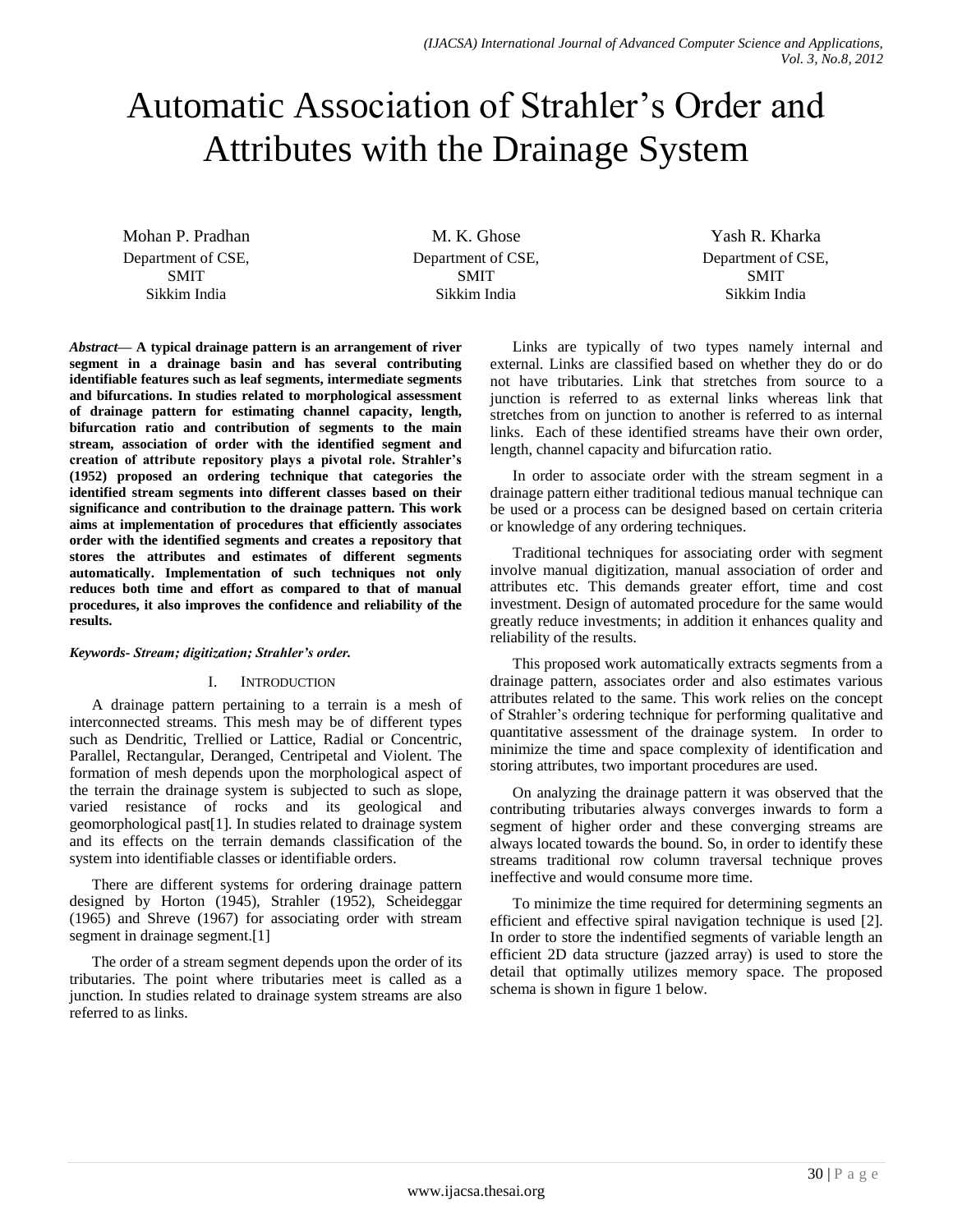

Figure 1. Schema for stream order & attribute association.

#### II. STREAM ORDERING

In Strahler's (1952) system [3]

- if a stream has no contributing tributaries, then order of the stream is 1
- else if the stream has more than on tributaries, and their orders are i and j then
	- $\circ$  if i==j then the order of the resulting stream will be i+1 or j+1
	- $\circ$  else if i $\leq$ j then the order of the resulting stream will be j
	- $\circ$  else if i i i then the order of the resulting stream will be i



Figure 2. Strahler's Ordering Scheme

Two streams with same order *i* unite to give a stream of order  $i+1$  and if the streams of different order unite the new stream retains the order of the highest order stream.

#### III. RELATED WORK

Stream ordering has wide range of application in hydrological studies for e.g. run-off modeling, fisheries etc. Association of stream ordering is tedious and time consuming task, thus method for determining stream order automatically for various drainage network topologies plays a crucial role in various studies related to drainage pattern.

Andy Ward et al [4] in their study related to stream classification has expressed that Stream order plays significant role in determining the expected ecological function of drainage system. Stream order is extensively used in River Continuum Concept RCC which is used for classifying, describing flowing water and classification of sections of waters based on presence of indicator organisms and Flood Pulse Concept (FPC), a concept that describes the interaction between water and land or hydrological conditions takes into basis the orientation of the stream in a drainage pattern for analysis.

Dawson et al [5] have developed an automated computer based extraction procedure on GIS system which helps in classification of rivers in Britain.

Many researchers have used terrain analysis of a DEM for extracting drainage pattern and associating attributes with each stream using Strahler's ordering technique. P. Venkatachalam et al. [5] have suggested a procedure for delineating drainage and watersheds from DEM of a terrain. David et al. [7] have used DEM as source for automatic delineation of flow path, sub-watershed and flow networks for hydrographic modeling. Storey and Wadhwa [8] have also estimated the length of each stream using terrain analysis of DEM based on LiDAR survey to produce stream channel maps. Ejstrud [9] have also constructed digital dataset of streams, lakes and wetlands using DEMS.

Alper Sen et al. [10] in their study related to drainage pattern used k-means clustering method for grouping rivers into different categories for creating reduced scale map for a drainage system taking into consideration various river attributes.

In spite of wide hydrological application, very few works has been carried for automatic digitization and association of order.

#### IV. METHODOLOGY USED

A typical stream segment is represented by (Start, End, Length, Order and Bifurcation Ratio). Start represents starting coordinates of a stream segment. End represents ending coordinates of a stream segment. Length represents Length of the stream. Order represents the order of the segment. Bifurcation ratio is the number of streams of order u divided by number of streams of order (u-1).

#### *A. Data Traversal Procedure*

In order to decrease the total amount of time required for determining the peripheral stream this work uses an efficient traversal scheme based on spiral navigation [1] rather than the traditional row column approach for navigation.

The peripheral streams that converge to form a main stream are often oriented around the main stream, so to identify these contributing stream spiral traversal proves efficient. The traversal process in case of spiral traversal may end at any step between  $\overline{0}$  to  $n^2$  against  $n^2$  in case of traditional row column approach.

This traversal scheme exhaust the values in the data set in spiral manner either in a clockwise direction or an anti-clock wise direction, in order to ensure that the procedure terminates at a single point or coordinate the dataset has to be odd order so, in case if the dimension is not odd then row or column of non-significant values are added.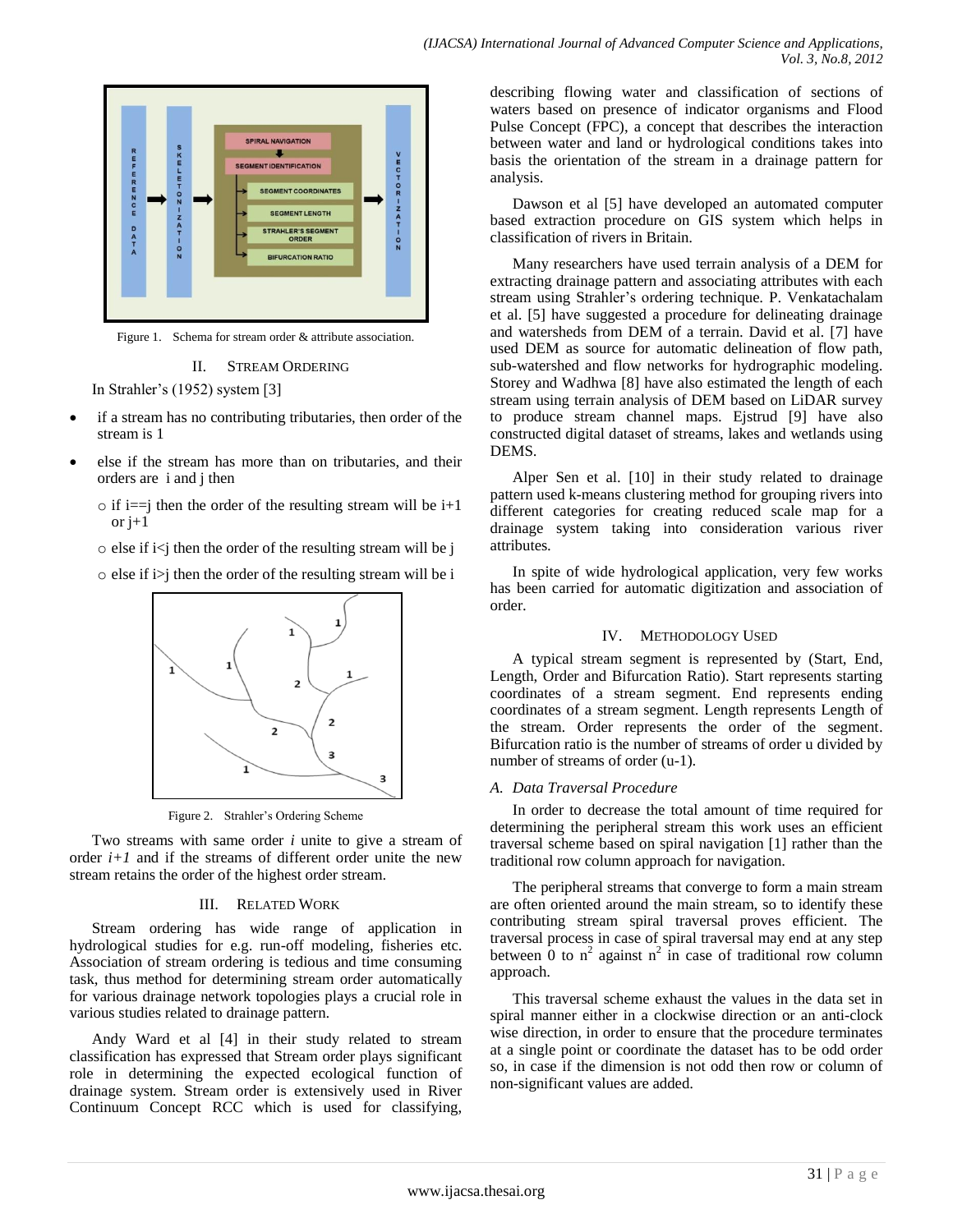## *B. Procedure for Determination of segment initiation point*

The implemented process takes in skeletonized binary image (0 (non-significant) or 1(significant)) of the drainage system for performing the classification process.

While traversing the data set in a spiral manner two possible types of values might be encountered either 0 or 1.

- On encountering 0 (insignificant value) the spiral traversal continues.
- On encountering 1 (significant value) the spiral traversal temporarily stop and either of the two actions are performed.
	- o If the encountered 1 is in previously visited coordinate, then spiral traversal continues.
	- o If the encountered 1 is an unvisited coordinate, then the spiral navigation is temporarily put to halt and segment navigation procedure is initiated.
- On completing segment navigation procedure the spiral traversal process resumes.

The process is repeated until all external links are exhausted.

## *C. Segment Navigation Procedure*

This procedure aims at determining various segments, their starting coordinate, intermediate coordinates and terminating coordinate. It also determines length of the identified segment and associates order for an identified stream.

*Identification of leaf segments*

On encountering a significant unvisited value during spiral navigation, the significant value is traversed until a junction is not encountered. On encountering a junction the segment navigation process stops and the navigation status is saved in a data structure.

The traversal status includes information such as starting coordinate, intermediate coordinates and terminating coordinates along with the length of the segment.

In order to prevent misinterpretation of traversed coordinates a status variable is maintained of equal dimensions as the actual data. As and when a coordinate value is visited the status of that coordinate is changed to visited (1 for visited and 0 for not visited).

The dataset is traversed until and unless all the leaf segments are determined. The traversed leaf segments have variable length, so the process demanded an efficient data management scheme that utilizes the memory efficiently, so in this work a jazzed data structure is implemented in order to store the segment information.

The individual rows in the jazzed data structure represent a segment and store the coordinate points for the segment. Additional information such as segment coordinate count is also maintained for determining length. Every leaf stream encountered is assigned a Strahler's order 1.



Figure 3. Spiral Navigation Scheme

## *Identification of non leaf segments*

Upon completing identification of leaf segments, the process for identifying non leaf segment is initiated. For determining the non leaf segment, spiral traversal is not used rather in order to reduce the complexity, the initially created jazzed structure is taken as input. The entries in the jazzed structure are scanned for determining junction. Junction is determined by determining entries that terminate at same coordinate. All such junctions are identified. For each identified junction segment navigation is done in order to identify second order streams and their status is saved in the data structure.

In order to determine i<sup>th</sup> order streams, all entries related to  $(i-1)$ <sup>th</sup> order streams in the jazzed structure are taken into consideration.

This process terminates when there are no junctions left to be extended.

*Procedure for Strahler's ordering*

If in case

- i. the terminating coordinates in the jazzed structure are same and their orders are same (say *i*) then the order of the segment extending from their intersection will be (*i+1*)
- ii. the terminating coordinates in the jazzed structure are same and their orders are different then the order of the segment will be the highest of the orders

This process is repeated for all orders until and unless all the streams are not exhausted.



Figure 4. Identification of 1st Order Streams using spiral traversal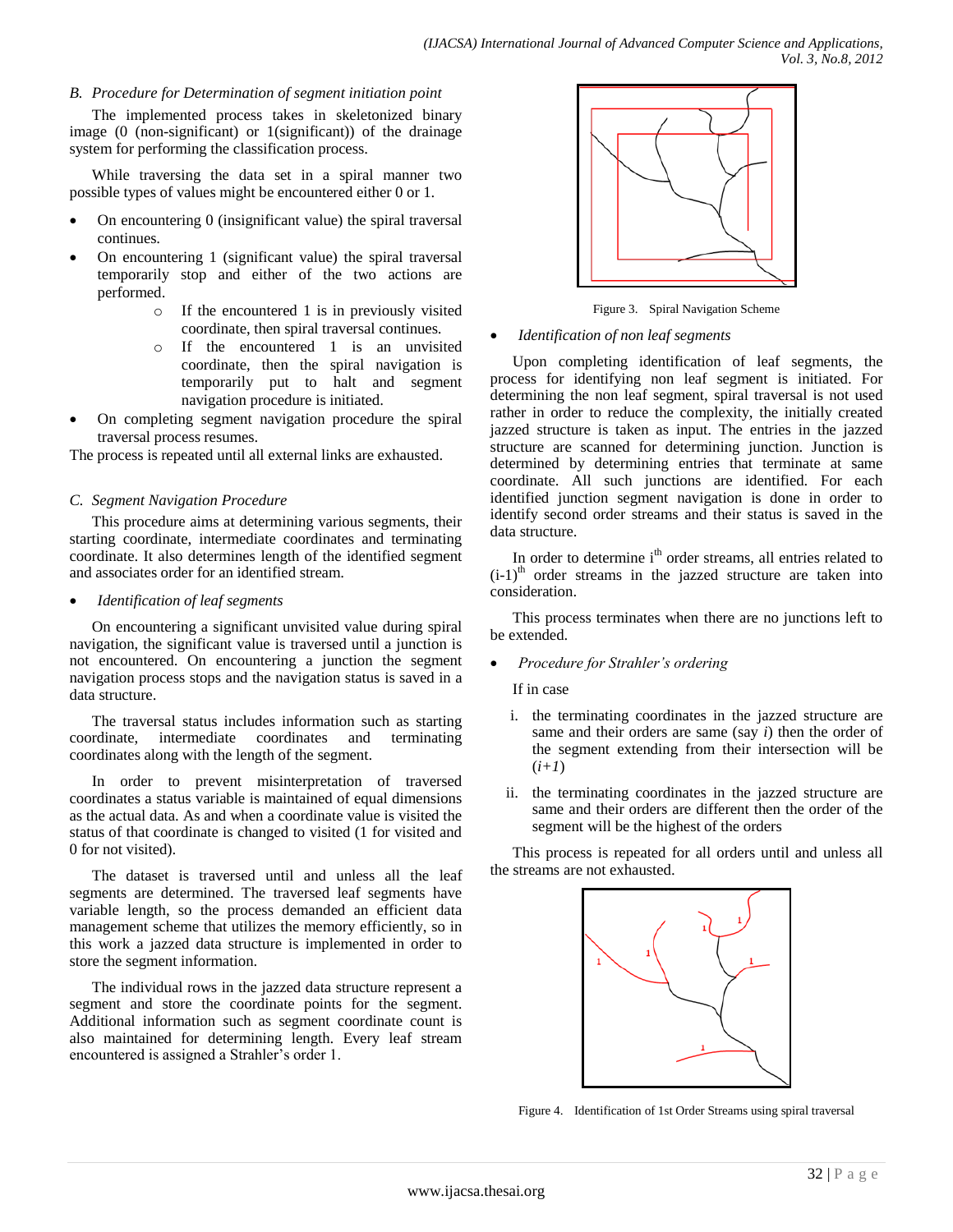

Figure 5. Identification of 2nd Order Stream using junction extension



Figure 6. Identification of 3nd Order Stream using junction extension

## V. RESULTS AND DISCUSSION

The skeletonized images of the drainage pattern were taken into consideration for evaluation the performance of the techniques.

The skeletonized image was processed in order to determine the number of segments, coordinate points, length, and order and bifurcation ratio. The input and the output image along with the various attributes are represented below in table 1.

## VI. CONCLUSION

This works aim at developing an automatic procedure for digitizing and vectoring drainage pattern. Implementation of such process tremendously reduces the amount of effort and time required in order to digitize and classify segments in a drainage pattern. In addition to classification it also associates attributes with the identified segments of drainage pattern.

#### **REFERENCES**

- [1] Garde R J, River Morphology, 2nd edition, New Age International Publishers Ltd.-New Delhi, pp 14-15.
- [2] Mohan P. Pradhan, M.K. Ghose, "Automatic Association of Stream Order for Vector Hydrograph Using Spiral Traversal Technique", IOSR Journal of Computer Enginering, Volume 1, Issue 5, pp 09-12, 2012.
- [3] Strahlers A. N., "Quantitative Analysis of Watershed Geomorphology", American Geophysical Union Transactions, Volume 38, Pages 912-920, 1957.
- [4] Andy Ward, Jessica L. D'Ambrosio, Dan Mecklenburg, "Stream Classification", Environmental hydrology, CRC Press.
- [5] F.H. Dawson, D.D. Hornby, J. Hilton, "A method for the automated extraction of environmental variables to help the classification of rivers in Britain", Special Issue: Sustainable River Basin Management in the UK: Needs and Opportunities, Volume 12, Issue 4, pages 391–403, July/August 2002.
- [6] P. Venkatachalam et al.," Automatic delineation of watersheds for Hydrological Applications", Proc. of 22nd Asian Conference on Remote Sensing, 2011.
- [7] David Tarboton, "Terrain Analysis Using Digital Elevation Models in Hydrology", 23rd ESRI International Users Conference, 2003, San Diego, California.
- [8] Storey, R., Wadhwa, S. , "An Assessment of the Lengths of Permanent, Intermittent and Ephemeral Streams in the Auckland Region", Prepared by NIWA for Auckland Regional Council. Auckland Regional Council Technical Report 2009/028, 2009.
- [9] Bo Ejstrud, "Reconstructing drainage networks", [available online: web.sdu.dk/ejstrud/forskning/GIS/Arbejdspapir\_Streams\_Lakes.pdf ]
- [10] Alper Sen, Turkay Gokgoz, "Clustering Approaches for Hydrographic Generalization", GIS Ostrava 2012 - Surface Models for Geosciences, 2012.

## AUTHORS PROFILE



**Mohan P Pradhan**, He received B. Tech, M. Tech degrees in 2006 and 2009 respectively from Sikkim Manipal University, Sikkim, India. He is currently persuing his Ph. D for Sikkim Manipal University in the field of automatic digitization for GIS applications. He is currently working as Assistant Professor in department of Computer Science and Engineering,

Sikkim Manipal Institute of Technology, Sikkim Manipal University since August 2006. His research interest includes RS and GIS, Algorithms, Image Processing and Software Engineering.



**Professor (Dr.) M. K. Ghose** is the Dean (R & D), SMIT and Professor & Head of the Department of Computer Science & Engineering at Sikkim Manipal Institute of Technology, Mazitar, Sikkim, India since June, 2006. Prior to this, Dr. Ghose worked in the internationally reputed R & D organization ISRO – during 1981 to 1994 at Vikram Sarabhai Space Centre, ISRO, Trivandrum in the areas of Mission

Simulation and Quality & Reliability Analysis of ISRO Launch vehicles and Satellite systems and during 1995 to 2006 at Regional Remote Sensing Service Centre, ISRO, IIT Campus, Kharagpur in the areas of RS & GIS techniques for the natural resources management. He was also associated with Regional Engg. College (NIT), Silchar (1979 – 1981) as Teaching Asst. and Assam Central University, Silchar as COE and HOD of Computer Science Department (1997-2000).

His areas of research interest are Data Mining, Simulation & Modelling, Network, Sensor Network, Information Security, Optimization & Genetic Algorithm, Digital Image processing, Remote Sensing & GIS and Software Engineering.



**Yash R Kharka**, he received his B. Tech in Computer Science from Sikkim Manipal University, Sikkim, India, 2011. He is currently working as Assistant Systems Engineer at Tata Consultancy Services.

His research interest includes Algorithms, Networking and Image Processing.